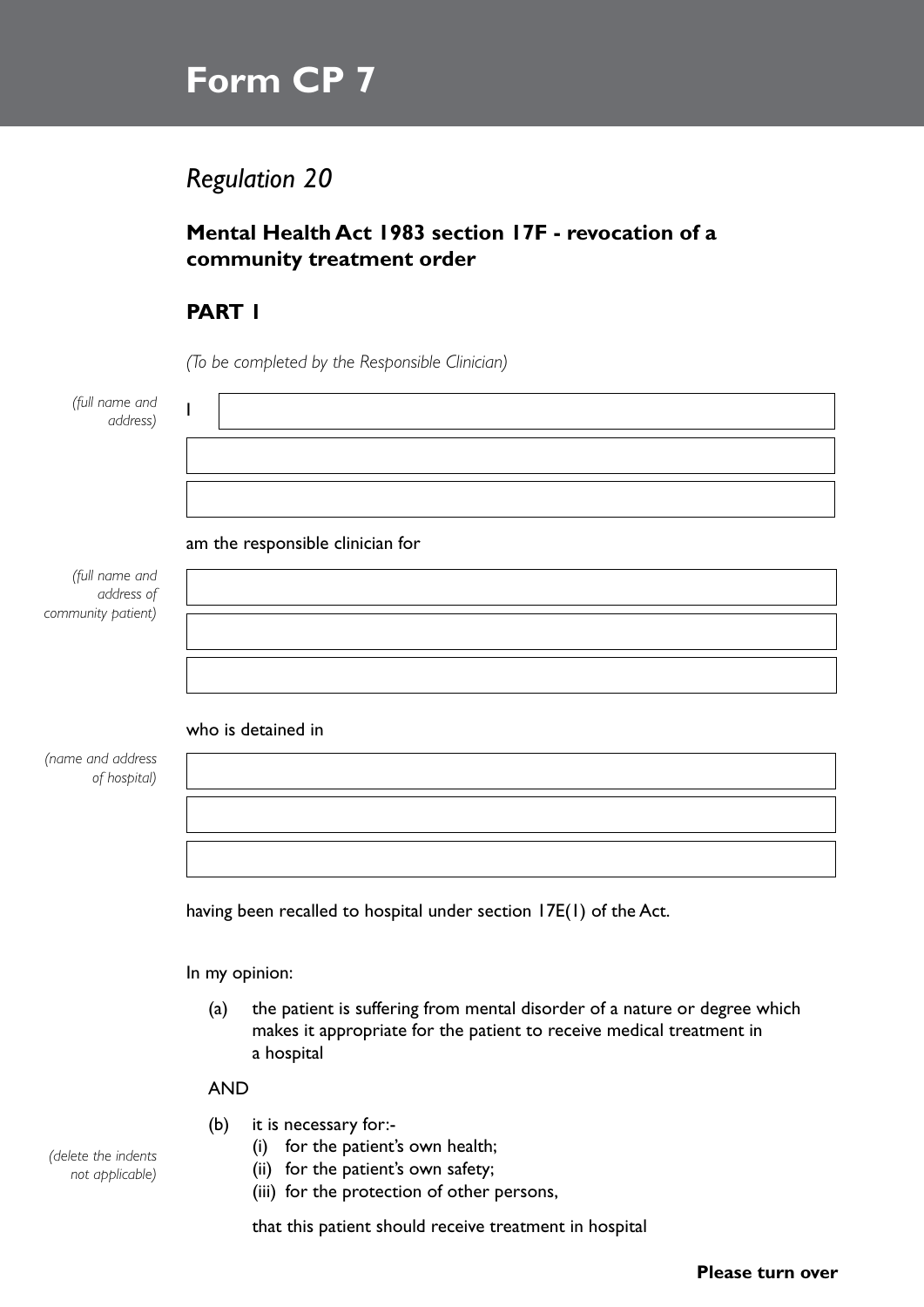#### AND

(c) such treatment cannot be provided unless the patient is detained for medical treatment under the Act

#### because

*(your reasons should cover (a), (b) and (c) above. As part of them describe the patient's symptoms and behaviour and explain how those symptoms and behaviour lead you to your opinion; say whether other methods of care or treatment (e.g. outpatient treatment or social services) are available and, if so, why they are not appropriate; indicate why informal admission is not appropriate.)*

> I am also of the opinion that, taking into account the nature and degree of the mental disorder from which the patient is suffering and all the other circumstances of the case, appropriate medical treatment is available for the patient at the hospital named above.

**Signed:** ………………………………………... the Responsible Clinician

**Date:** ……………………………………………………………………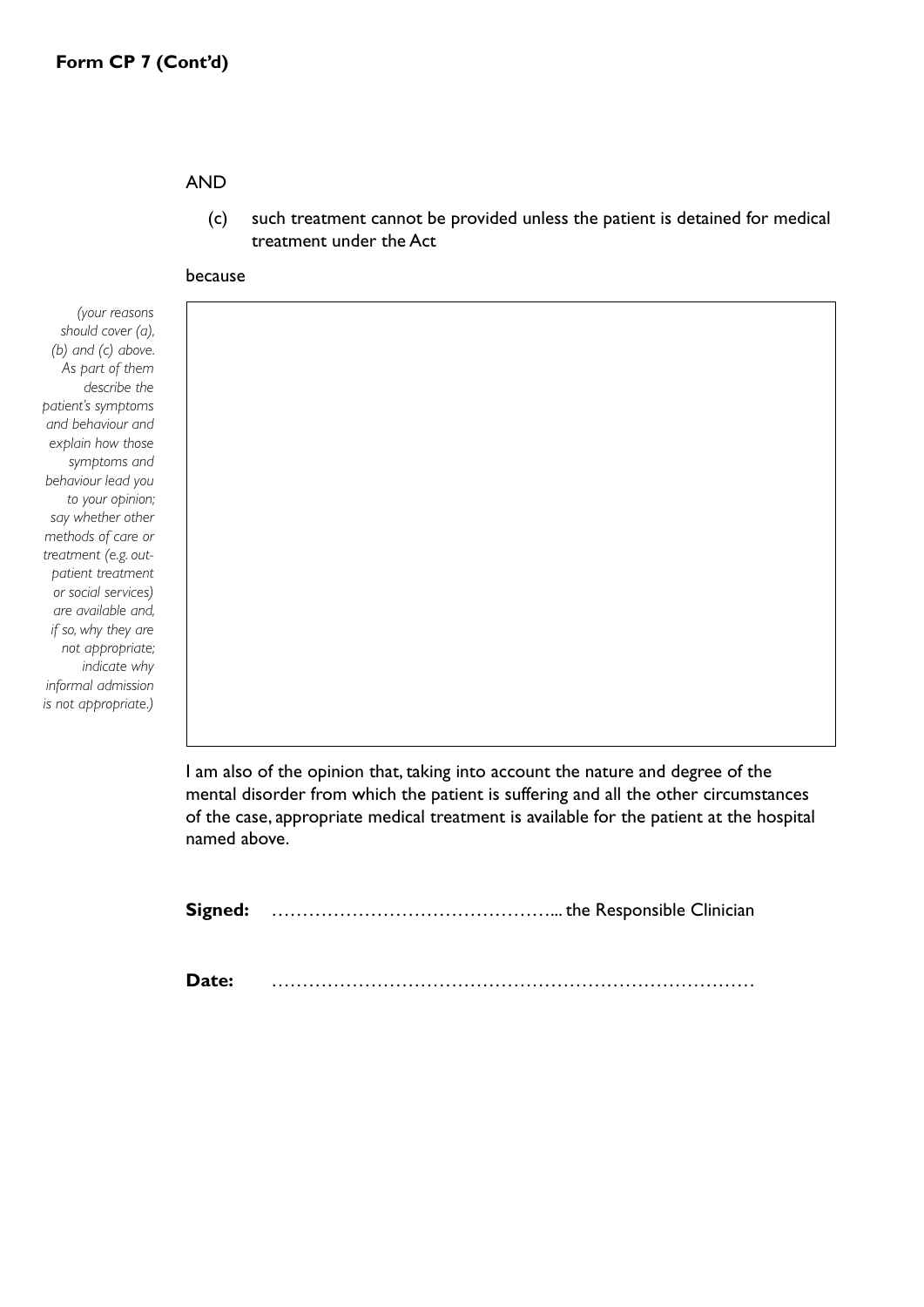# **PART 2**

|                                                                   | (To be completed by an Approved Mental Health Professional)                                                        |  |  |  |
|-------------------------------------------------------------------|--------------------------------------------------------------------------------------------------------------------|--|--|--|
| (full name and<br>address)                                        |                                                                                                                    |  |  |  |
| (name of local social                                             | am acting on behalf of                                                                                             |  |  |  |
| services authority)                                               |                                                                                                                    |  |  |  |
| (delete as<br>appropriate)<br>(name of LSSA that<br>approved you) | and am approved to act as an approved mental health professional for the purposes of<br>the Act by that authority/ |  |  |  |
|                                                                   |                                                                                                                    |  |  |  |
|                                                                   | I agree that:                                                                                                      |  |  |  |
|                                                                   | the above patient meets the criteria for detention in hospital set out above<br>(i)<br><b>AND</b>                  |  |  |  |
|                                                                   |                                                                                                                    |  |  |  |
|                                                                   | it is appropriate to revoke the community treatment order.<br>(ii)                                                 |  |  |  |
|                                                                   | Signed:<br>Mental Health Professional                                                                              |  |  |  |
|                                                                   | Date:                                                                                                              |  |  |  |